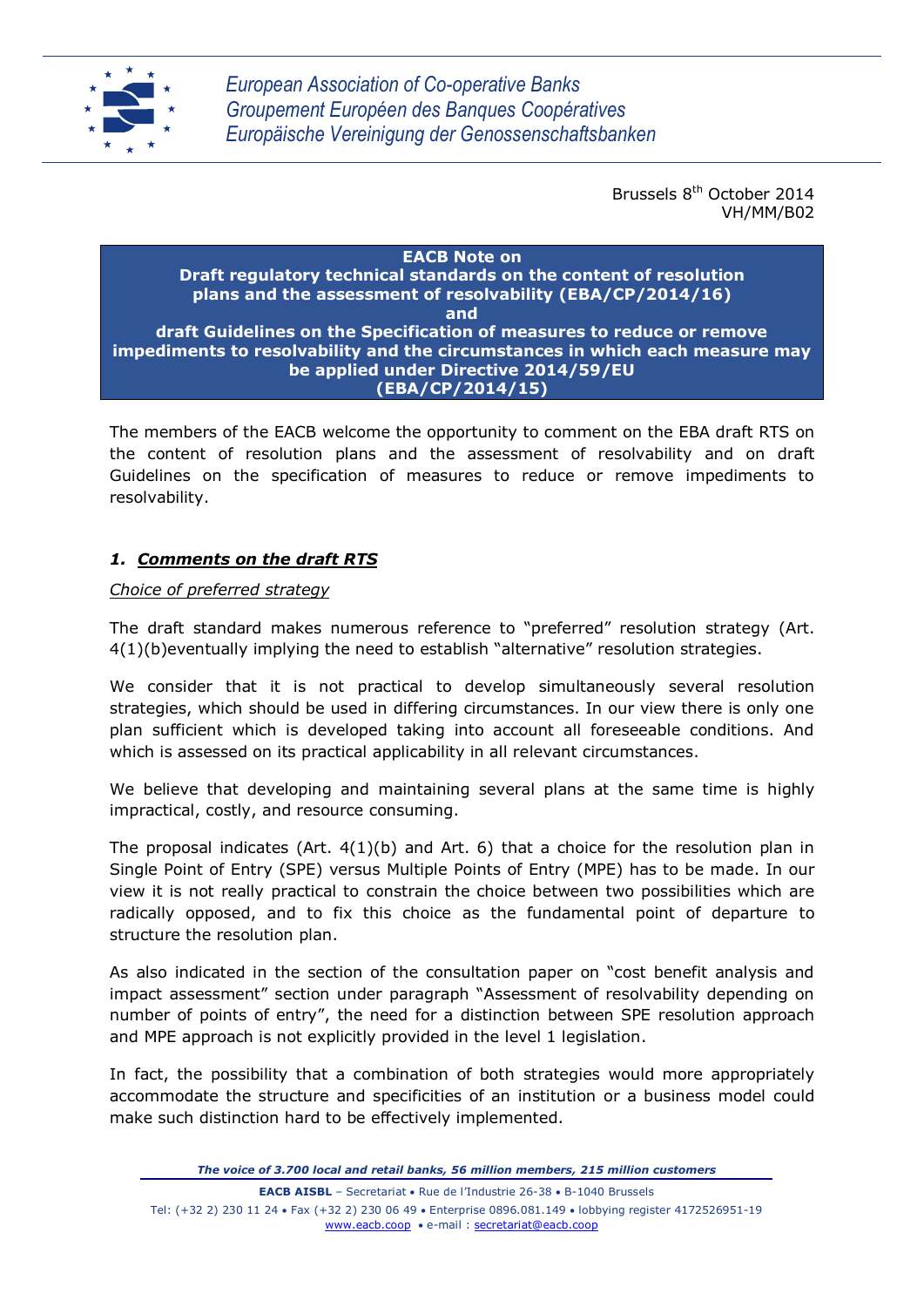

For instance, a mixed approach for international operating banks could foresee that to group members within the SSM an SPE approach is applied, while to group members outside the EU an MPE approach is applied, for example due to ring-fencing tendencies and/or the lack of burden-sharing agreements.

Moreover, intra-group funding should already be considered at the stage of assessment of the appropriateness of the resolution rather than at the stage of assessment of the feasibility of a resolution strategy (i.e. in Art.6 rather than Art.7) since:

- intragroup funding (i.e. shareholder loans) is considered as junior loan or even as equity substation under many insolvency laws;
- intragroup funding is almost automatically an eligible liability and carries higher risk than similar liabilities from third parties;
- bailing-in intragroup funding at subsidiary level will protect creditors (and ultimately resolution and DGS funds) at subsidiary level at the expense of creditors at the parent level;
- intragroup funding often is cheaper or the only possible access to such funds (due to maturity, currency, etc.) and may have impact on the business model of the subsidiary.

In the light of the resolution objectives it is more a question of appropriateness rather than a question of feasibility when risk is shifted from creditors of one country to creditors of another country by act of a national authority (i.e. by bailing in intra group funding). Even more so if the problems in the subsidiary arise due to a sovereign crisis or legislative action of the sovereign. Art.6 does not give an indication how to proceed when the matters indicated in para.  $(3)$ , (a) to f) (availability and enforceability of resolution tools, loss absorbing capacity, intra-group loss-transfer agreements, organizational structure, uncooperative third country authorities) give conflicting signals. This is even more so as resolution objectives referred to in Art. 31 BRRD could prove difficult to reconcile (Bailing in bank and unprotected client liabilities to protect public funds contradicts preventing contagion and protecting client funds).

### *Reference to "loss absorbing capacity"*

We note that the draft standard formally introduces a definition for "loss absorbing capacity" (Art. 2(c)). While there are references, the concept is not formally defined in the BRRD and we believe that the introduction of this concept should be carefully finetuned with respect to the obligations stemming from the MREL.

Otherwise it could create uncertainty on the scope of the MREL which is not beneficial both for institutions and investors. Instead, the MREL should be explicitly recognised in this context.

### *1.1 Answers to specific questions on the draft RTS*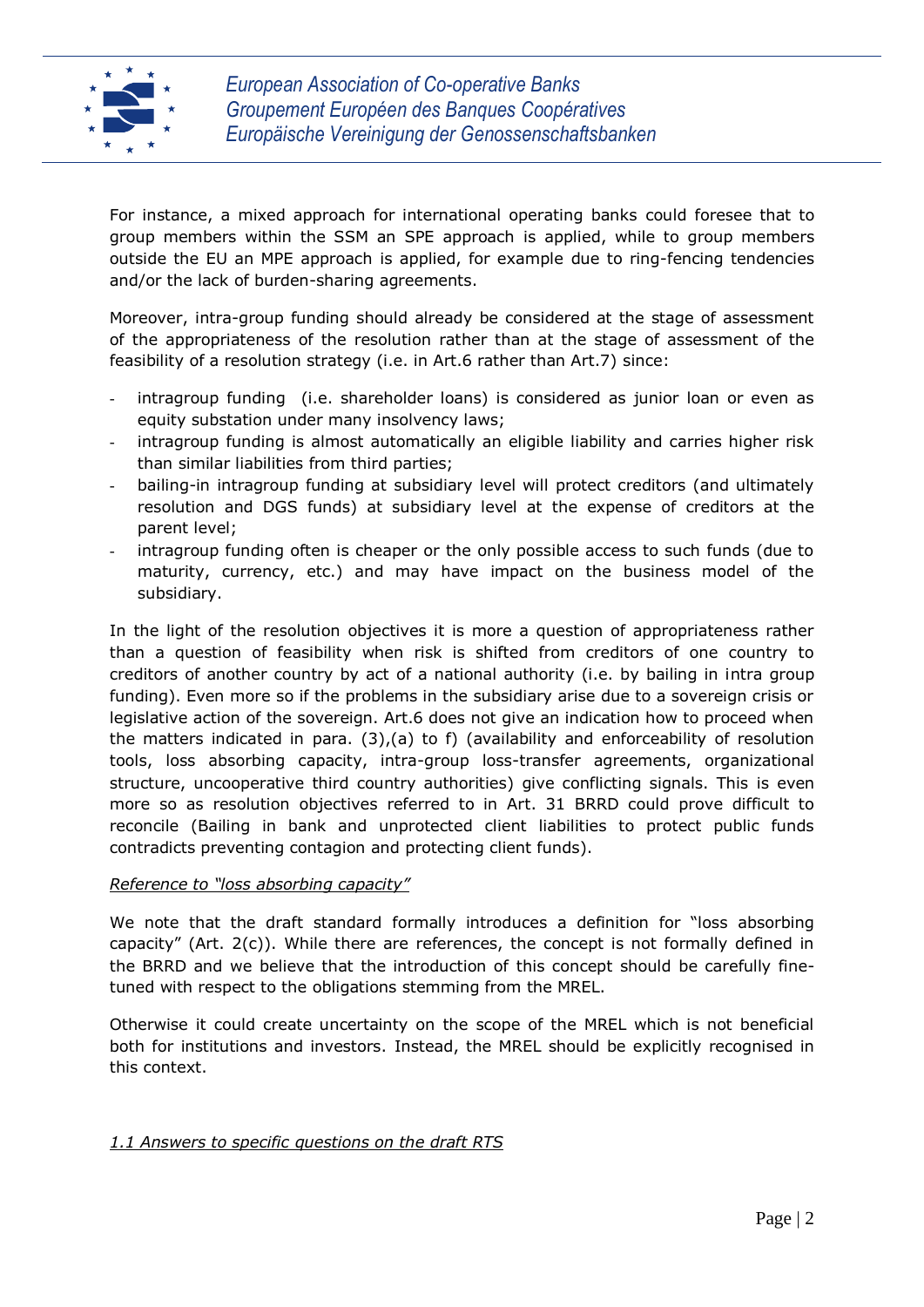

Q.1 *Do you agree that this step should be distinguished from the assessment of resolution strategies and carried out first?*

We believe that while this distinction is acceptable in principle it should however be kept in mind that for a larger single institution the assessment is likely to depend on the size of the institution and may require the existence of a valuation for the purposes of resolution in accordance with Art. 36 BRRD which is not available in the planning stage.

It should also be noted that groups cannot be subject to liquidation "under normal insolvency proceedings" but this is applicable only to single members of the group. The question whether to liquidate or resolve the parent institution of a group will therefore depend on the magnitude of the damage incurred in the subsidiary, size of own funds and eligible liabilities available in the parent institution as well as in the subsidiary, intragroup exposures and home/host issues, so that the answer to this question will go hand in hand with Art. 4(b) of the draft RTS on the selection of a preferred resolution strategy.

Finally, while the Sequence of the stages is a logical exercise, in many cases it will could be difficult to distinguish the stages of (a) and (b). In fact within a group the sequence between might even be reversed

## Q.2 *Do you agree that this initial stage (preliminary identification of resolution strategies) should be separately identified?*

While it would be necessary to ascertain the prevailing circumstances at the point of unviability to determine the best resolution strategy, the best resolution strategy will also depend on the how well institutions are prepared, although knowing when, where and how the crisis will arise is a difficult exercise. This is probably the most critical aspect of the resolution framework.

Moreover, implementing the consequences for a chosen resolution strategy might take years to implement (e.g. reduction of long term intra group financing to implement an MPE approach) while in the meantime the chosen strategy might not be the best any more.

In case of cross border groups the choice of any resolution strategy in the planning phase will thus much more be a consequence of risk appetite (or lack thereof), and an MPE approach is likely to be the preferred approach for each single resolution authority. However, an MPE strategy might not be the most economical way to handle resolution or ongoing business. Own funds available in the group may lay idle in group members in other countries where they are not needed, but cannot be transferred to entities where they are needed.

### Q.6 *Do you have comments on the matters identified under each category?*

The requirement under Art. 7(6)(c) on "The capability of the institution or group to provide information to carry out a valuation to determine the amount of write-down or recapitalisation required […]" seems excessive, especially in connection with collateralized (real estate) loans. It is hard to predict results of cashing collateral in the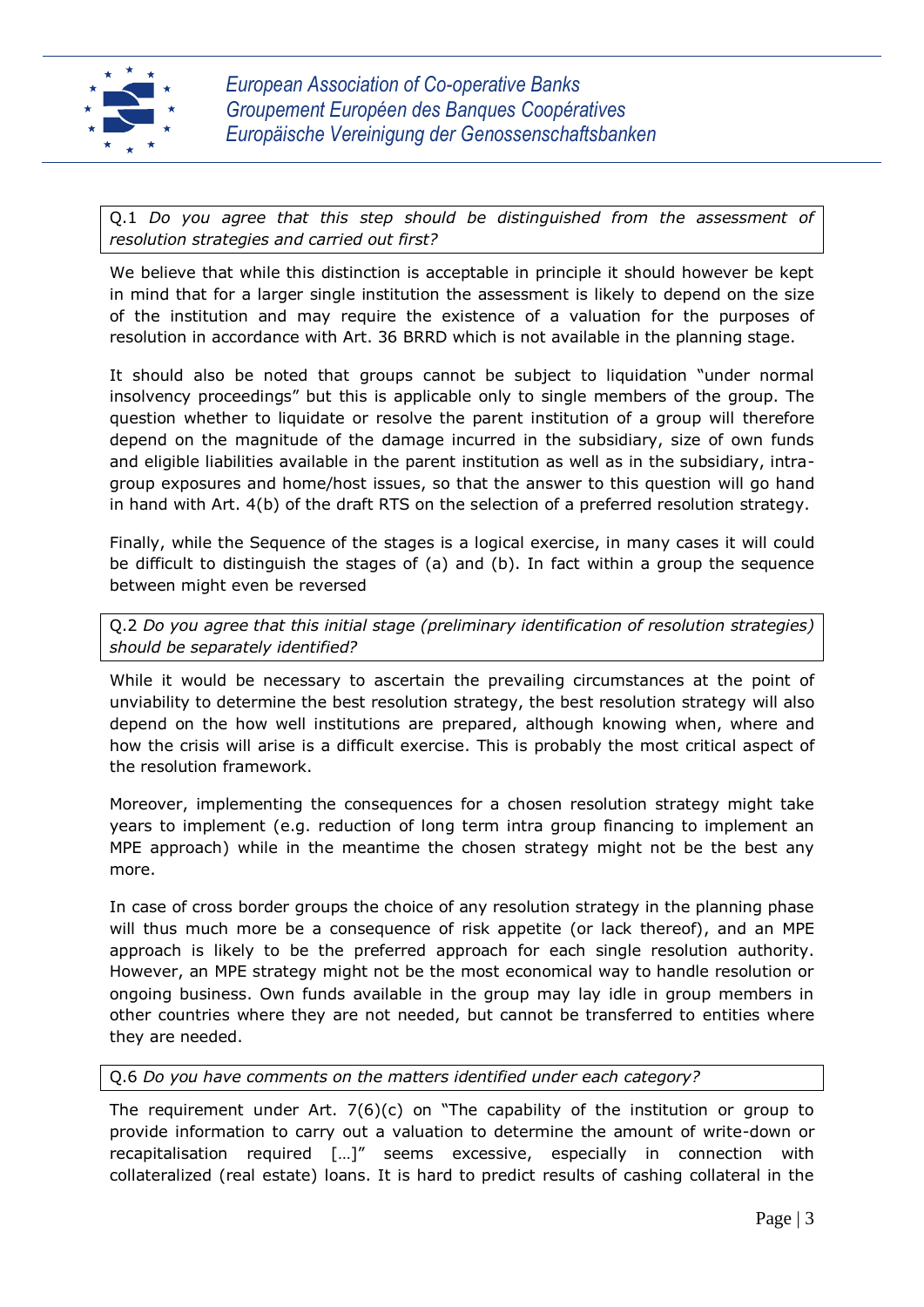

future. Consequently the amount to be written down will always be an estimate as collateral valuation may prove difficult in a crisis. This should not determine the resolution strategy. We believe that this requirement should be deleted.

We believe that Art. 7(7)(b) on the "Existence of adequate processes for coordination and communication and assurances on actions to be taken between home and host authorities, including in third countries, to enable delivery of the resolution strategy." Should be amended to refer only to cooperation with third country States. A cooperation between home and host authorities within the EU is a precondition for a working Banking Union. This comment would also apply to Art.6(f) in connection with EU authorities not refraining from independent resolution actions.

Finally, application of Art. 7(8)(b) may require the change of ISDA documents and similar as the BRRD is only applicable within the EU.

## *2. Comments on the draft GL*

#### *Comments on proportionality*

We welcome the introduction of an explicit consideration of the proportionality principle to mitigate the measures mentioned in Art. 17(5) BRRD, which could not only have a disproportionate impact but also conflict with property rights or the four freedoms of the EU. It should be considered that institutions may become not viable not only due to own mistakes, but also due to sovereign failures. Therefore, similar to Recital 13 of the BRRD, a referral to the EU Charter of Fundamental Rights of the European Union should be included in the Guidelines as well. This would imply that also resolution authorities would be bound by the Charter.

#### *Asset divestment*

Para. 10 of the draft GL makes reference to the possibility for resolution authorities to require institutions to divest from certain assets already before the resolution case, based on an assessment of their liquidity. We believe that this requirement should be more carefully tuned, in particular due to the multifaceted nature of liquidity.

Q.2 *Do you see further cases for applying this measure? How can the asset structure of institutions be improved?*

With regard to the application of the measures under Art. 10, we would like to highlight that often for groups some of the most valuable assets are participations in subsidiaries. Such participations, however, are in many cases assets "the sale of which in the timeframe provided for under the resolution strategy is likely to result in pressure on prices for assets, destruction of value and additional uncertainty and vulnerability of financial markets and other institutions […]". In this context, the requirement to sell a (foreign) subsidiary in the planning phase because the sale of such subsidiary could pose a problem during resolution is a far reaching decision. The draft Guidelines should